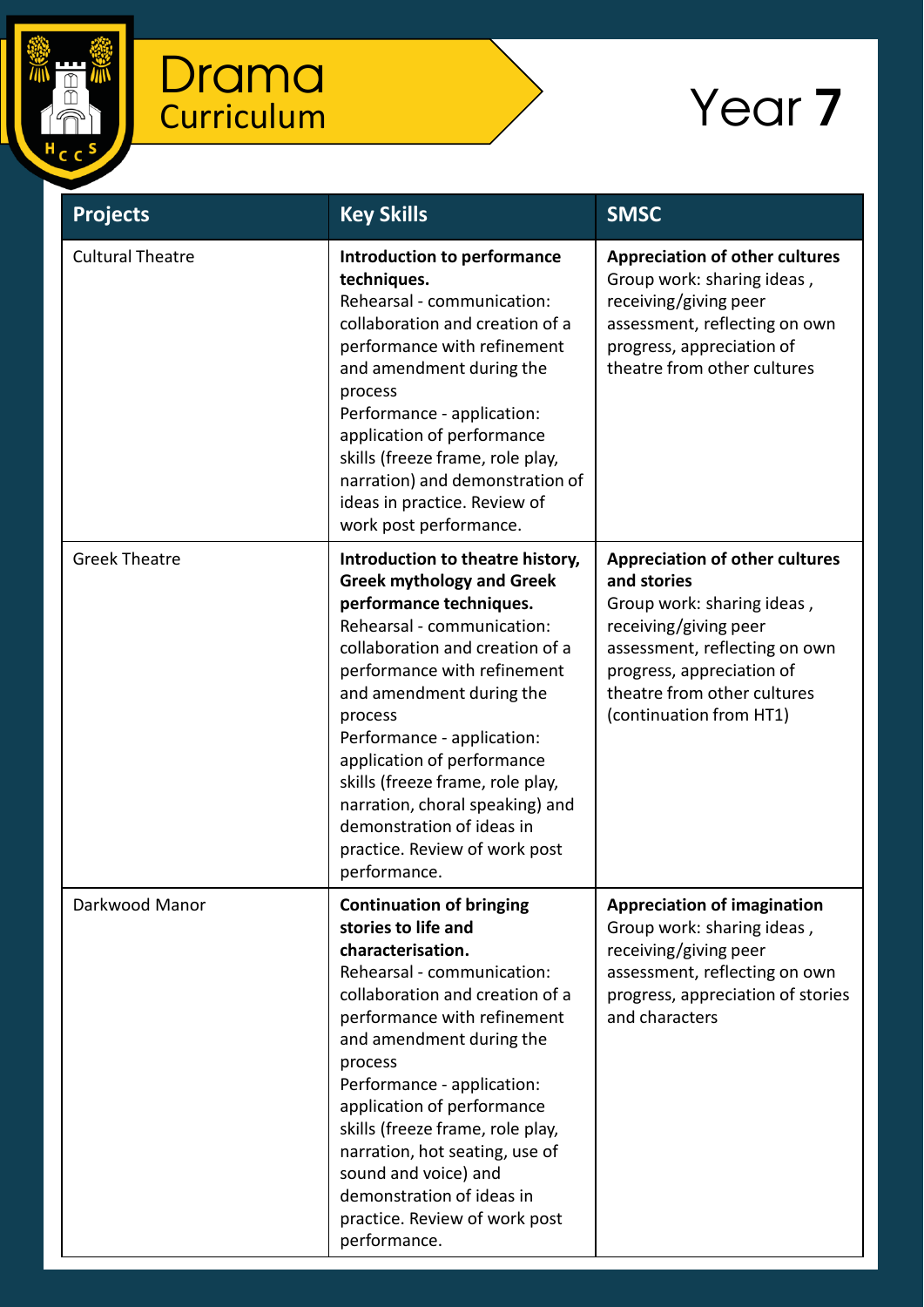

| <b>Projects</b>                            | <b>Key Skills</b>                                                                                                                                                                                                                                                                                                                                                                                                                                  | <b>SMSC</b>                                                                                                                                                               |
|--------------------------------------------|----------------------------------------------------------------------------------------------------------------------------------------------------------------------------------------------------------------------------------------------------------------------------------------------------------------------------------------------------------------------------------------------------------------------------------------------------|---------------------------------------------------------------------------------------------------------------------------------------------------------------------------|
| Refugees<br>(Future learning link:         | <b>Continuation of appreciation of</b><br>other cultures.<br>Rehearsal - communication:<br>collaboration and creation of a<br>performance with refinement<br>and amendment during the<br>process<br>Performance - application:<br>application of performance<br>skills (freeze frame, role play,<br>docudrama) and demonstration<br>of ideas in practice. Review of<br>work post performance.                                                      | <b>Appreciation of other cultures</b><br>and factual events<br>Group work: sharing ideas,<br>receiving/giving peer<br>assessment, reflecting on own<br>progress           |
| Scripted Performance: 'The Last<br>Resort' | Introduction to scripted<br>performance and continuation<br>of characterisation.<br>Rehearsal - communication:<br>collaboration and creation of a<br>performance with refinement<br>and amendment during the<br>process<br>Performance - application:<br>application of performance<br>skills (scripted role play, cross<br>cutting, comedy<br>characterisation) and<br>demonstration of ideas in<br>practice. Review of work post<br>performance. | <b>Appreciation of textual</b><br>performance and<br>characterisation<br>Group work: sharing ideas,<br>receiving/giving peer<br>assessment, reflecting on own<br>progress |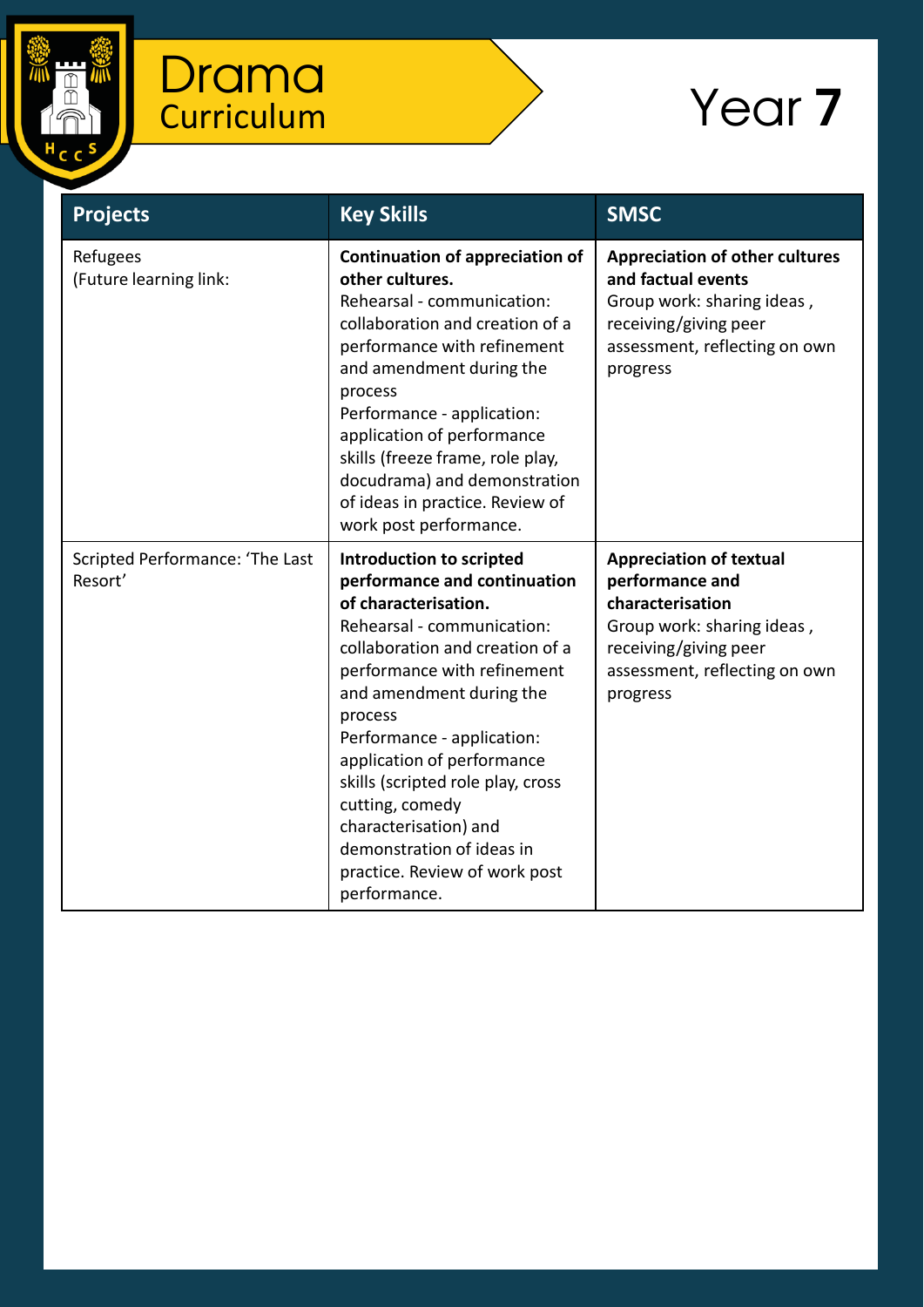

| <b>Projects</b>                          | <b>Key Skills</b>                                                                                                                                                                                                                                                                                                                                                                       | <b>SMSC</b>                                                                                                                                                                                                                                              |
|------------------------------------------|-----------------------------------------------------------------------------------------------------------------------------------------------------------------------------------------------------------------------------------------------------------------------------------------------------------------------------------------------------------------------------------------|----------------------------------------------------------------------------------------------------------------------------------------------------------------------------------------------------------------------------------------------------------|
| Non-verbal<br>Communication              | Realisation and development of non-verbal<br>performance skills.<br>Rehearsal - communication: collaboration and<br>creation of a performance with refinement and<br>amendment during the process<br>Performance - application: application of<br>performance skills and demonstration of ideas<br>in practice. Review of work post performance.                                        | Appreciation of how we can<br>present ourselves without<br>reliance on words<br>Group work: sharing ideas,<br>receiving/giving peer<br>assessment, reflecting on own<br>progress, appreciation of non-<br>verbal skills                                  |
| <b>Physical Theatre</b>                  | Introduction to physical theatre techniques<br>and continuation of non-verbal exploration.<br>Rehearsal - communication: collaboration and<br>creation of a performance with refinement and<br>amendment during the process<br>Performance - application: application of<br>performance skills and demonstration of ideas<br>in practice. Review of work post performance.              | <b>Continued appreciation of how</b><br>we can present ourselves<br>without reliance on words<br>Group work: sharing ideas,<br>receiving/giving peer<br>assessment, reflecting on own<br>progress, appreciation of<br>physical skills                    |
| Scripted<br>Performance<br>'Our Day Out' | <b>Continuation of scripted performance</b><br>exploration and transferring text from page to<br>stage.<br>Rehearsal - communication: collaboration and<br>creation of a performance with refinement and<br>amendment during the process<br>Performance - application: application of<br>performance skills and demonstration of ideas<br>in practice. Review of work post performance. | <b>Continued and developed</b><br>appreciation of textual<br>performance and<br>characterisation<br>Group work: sharing ideas,<br>receiving/giving peer<br>assessment, reflecting on own<br>progress, appreciation of texts<br>and characters            |
| Commedia<br>Dell'Arte                    | <b>Introduction to Commedia Dell'Arte stock</b><br>characters and performance techniques.<br>Rehearsal - communication: collaboration and<br>creation of a performance with refinement and<br>amendment during the process<br>Performance - application: application of<br>performance skills and demonstration of ideas<br>in practice. Review of work post performance.               | <b>Appreciation of another form</b><br>of performance and<br>characterisation<br>Group work: sharing ideas,<br>receiving/giving peer<br>assessment, reflecting on own<br>progress, appreciation of<br>specific performance style and<br>stock characters |